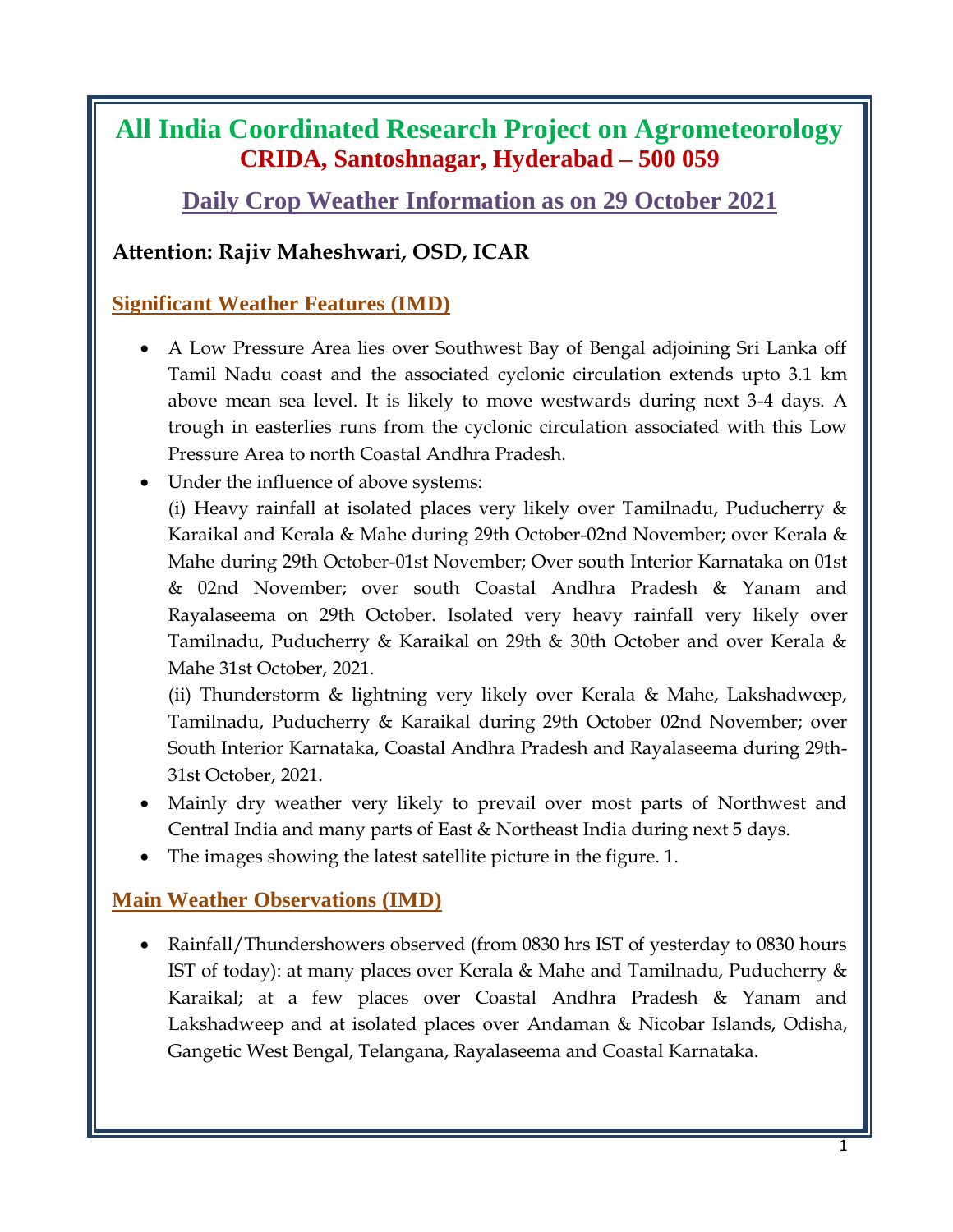- Heavy rainfall observed (from 0830 hrs IST of yesterday to 0830 hours IST of today): Heavy to very heavy rainfall at isolated places over Tamilnadu, Puducherry & Karaikal.
- Thunderstorm observed (from 0830 hrs IST of yesterday to 0830 hours IST of today): at a few places over Tamilnadu, Puducherry & Karaikal and Kerala & Mahe and at isolated places over Odisha, Coastal Andhra Pradesh & Yanam.
- Maximum Temperature Departures as on 28-10-2021: Maximum temperatures were above normal (1.6°C to 3.0°C) at most places over Assam & Meghalaya; at many places over Arunachal Pradesh; at a few places over Telangana and Konkan & Goa; at isolated places over West Bengal & Sikkim, Coastal Andhra Pradesh & Yanam and Tamilnadu, Puducherry & Karaikal. They were appreciably below normal (-3.1°C to -5.0°C) at a few places over Haryana, Chandigarh & Delhi and West Madhya Pradesh; at isolated places over Jammu, Kashmir, Ladakh, Gilgit-Baltistan & Muzaffarabad, West Rajasthan and East Madhya Pradesh; below normal (-1.6°C to -3.0°C) at many places over Uttar Pradesh; at a few places over Himachal Pradesh, Gujarat state and Odisha; at isolated places over Andaman & Nicobar islands and near normal at rest parts of the country. Yesterday, the maximum temperature 36.4°C was reported at Bhuj (Saurashtra & Kutch) & Ratnagiri (Konkan & Goa).
- Minimum Temperature Departures as on 29-10-2021: Minimum temperatures are appreciably above normal (3.1°C to 5.0°C) at a few places over Nagaland, Manipur, Mizoram & Tripura and at isolated places over West Rajasthan; above normal (1.6°C to 3.0°C) at most places over Odisha and Rayalseema; at many places over Gangetic west Bengal, Coastal Andhra Pradesh & Yanam, Andaman & Nicobar Islands and South Interior Karnataka; at a few places over Assam & Meghalaya and Madhya Maharashtra, and at isolated places over Saurashtra & Kutch, Kerala & Mahe and Tamilnadu, Puducherry & Karaikal. They are below normal (-1.6°C to -3.0°C) at most places over Vidarbha; at many places over Est Madhya Pradesh and Marathwada; at a few places over Jammu, Kashmir, Ladakh, GilgitBaltistan & Muzaffarabad, Haryana, Delhi & Chandigarh and West Madhya Pradesh and at isolated places Konkan & Goa and near normal over rest parts of the country. Today, the lowest minimum temperature of 10.2°C was reported at Sikar (East Rajasthan) over the plains of the country.

### **Weather Warning during the next 5 days (IMD)**

 29 October (Day 1): Heavy to very heavy falls very likely at isolated places over south coastal Tamilnadu, Puducherry & Karaikal and Heavy rainfall at isolated places over south Coastal Andhra Pradesh & Yanam, Rayalaseema and Kerala &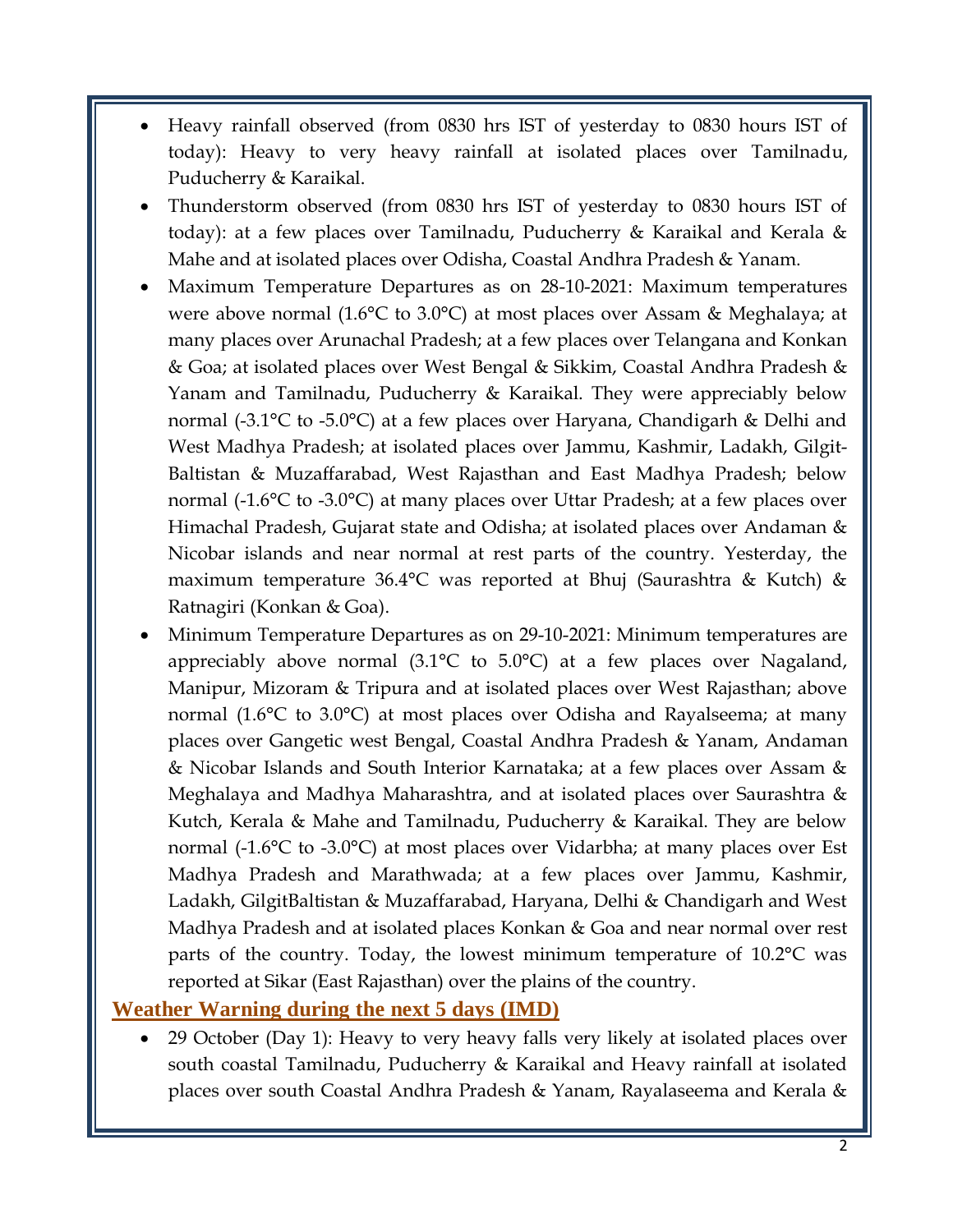Mahe. Thunderstorm accompanied with lightning very likely at isolated places over Coastal Andhra Pradesh & Yanam, Rayalaseema, South Interior Karnataka, Tamil Nadu, Puducherry & Karaikal, Lakshadweep and Kerala & Mahe. ♦ Squally weather (speed reaching 40-50 kmph gusting to 60 kmph) very likely over Southwest Bay of Bengal off Sri Lanka coast and Gulf of Mannar. Fishermen are advised not to venture into these areas.

- 30 October (Day 2): Heavy to very heavy falls very likely at isolated places over Tamilnadu, Puducherry & Karaikal and Heavy rainfall at isolated places over Kerala & Mahe. Thunderstorm accompanied with lightning very likely at isolated places over Coastal Andhra Pradesh & Yanam, Rayalaseema, South Interior Karnataka, Tamil Nadu, Puducherry & Karaikal, Lakshadweep and Kerala & Mahe. Squally weather (speed reaching 40-50 kmph gusting to 60 kmph) very likely over Gulf of Mannar. Fishermen are advised not to venture into these areas.
- 31 October (Day 3): Heavy to very heavy falls very likely at isolated places over Kerala & Mahe and Heavy rainfall at isolated places over Tamilnadu, Puducherry & Karaikal. Thunderstorm accompanied with lightning very likely at isolated places over Coastal Andhra Pradesh & Yanam, Rayalaseema, South Interior Karnataka, Tamil Nadu, Puducherry & Karaikal, Lakshadweep and Kerala & Mahe. Squally weather (speed reaching 40-50 kmph gusting to 60 kmph) very likely over Gulf of Mannar. Fishermen are advised not to venture into these areas.
- 01 November (Day 4): Heavy rainfall likely at isolated places over South Interior Karnataka, Tamilnadu, Puducherry & Karaikal and Kerala & Mahe. Thunderstorm accompanied with lightning likely at isolated places over south Konkan & Goa, south Madhya Maharashtra, Tamil Nadu, Puducherry & Karaikal, Lakshadweep and Kerala & Mahe.
- 02 November (Day 5): Heavy rainfall likely at isolated places over South Interior Karnataka and Tamilnadu, Puducherry & Karaikal. Thunderstorm accompanied with lightning likely at isolated places over south Konkan & Goa, south Madhya Maharashtra, Tamil Nadu, Puducherry & Karaikal, Lakshadweep and Kerala & Mahe.
- The weather outlook for seven days i.e., 29 Oct to 04 Nov 2021 forecasted (Provided by Real-Time Weather Forecasts from NOAA/NCEP collected from http://monsoondata.org/wx2/) rain/thundershower may occur over Some parts of Extreme northern parts of India. (Fig. 2).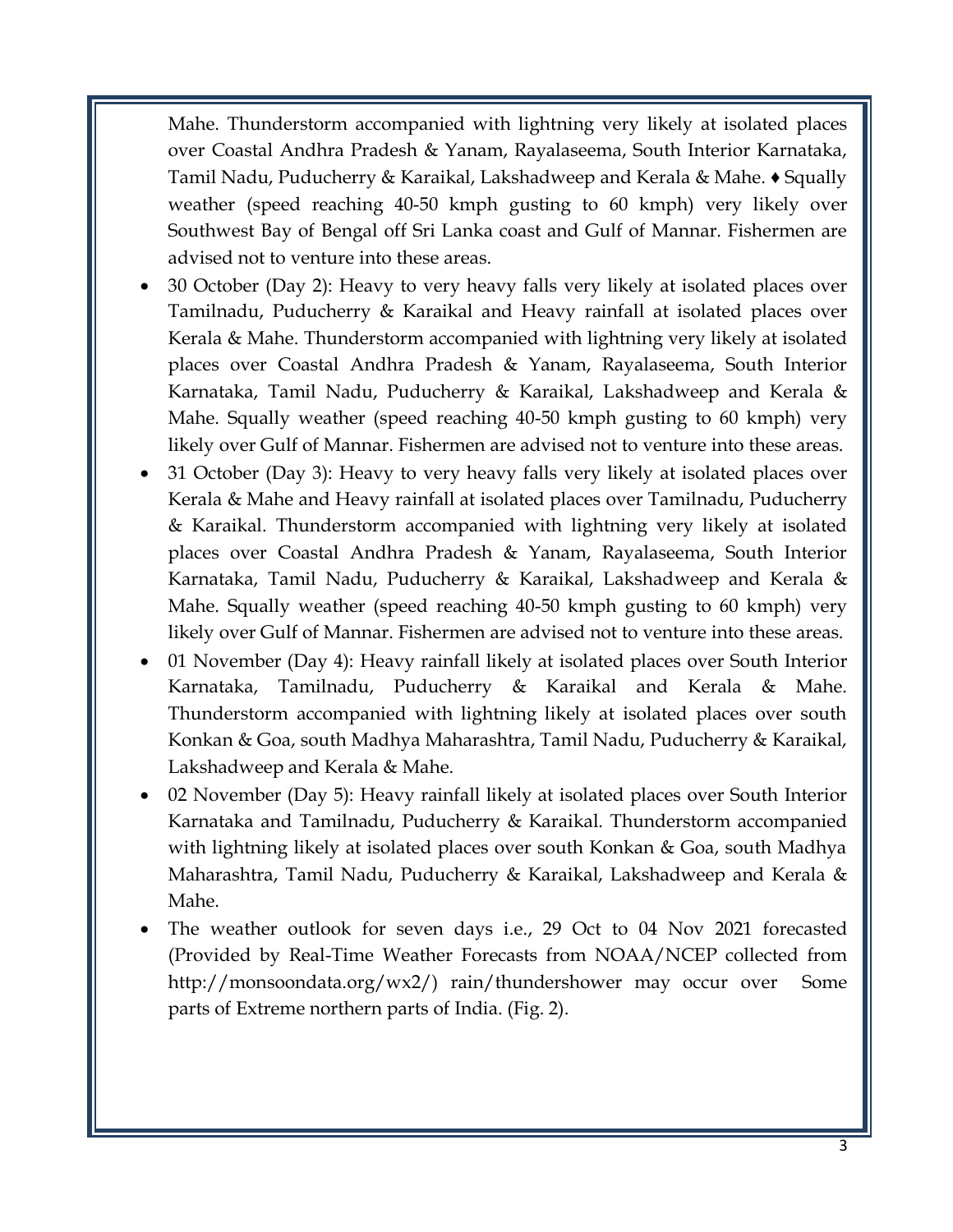# **Agricultural activities (AICRPAM-CRIDA)**

## **Western U.P**

### **Weather condition:**

Clear weather may be expected during 27-31 October and no rainfall forecast during this week. Maximum and minimum temperature may be 1-20C higher to its normal. North?westerly winds may be prevailing on 5.6 to 8.8 km/hr which is 2-3 kmph higher to its normal during these days as per forecast.

### **Contingency measure:**

- Paddy:As per forecast clear weather appearing from coming week farmers are advised harvest mature paddy crop. Look for incidence of Army worm if seen spray Clorepyriphas 20 EC @2.5 lt. per hectare used .
- Sorghum:Watchful from birds and for control measure of Ear head miz and Mite of Jowar spray Fenitrothiyan 50 EC or Qunalphas 25 EC, 2.0 lt. /ha with 500 to 600 lt. of water .
- Pearlmillet:Clear weather appearing from 27-31 Oct., 2021, farmers are advised harvesting and threshing should be done.
- Wheat:Sowing of rain-fed wheat varieties such as K-8027, K-8962, K-9465, K-9351,HDR-77, HD-2888 and K-9644 and recommend Duram varieties such as Meghdoot, Vijaya , GW-2, HD-4672 and Sujata. Arrangement of seed and fertilizer for irrigated wheat.
- Barley:Sowing of barley varieties viz., Joty K-572/10, Azad K?125, K-141, Priti K-409 Lakhan RS-6 ,K-603 and K 1149 using 100 kg seed/ ha.
- Pigeon pea: If seen leaf roller spray Qunalphas 25 EC, 2.0 lt. / ha with 500 to 600 lt. of water.
- Gram:Used treated seed of gram varieties such as KWR-108, Radhey, JG-16, K-850, WCG-1, 2 and KGD-1168 for sowing.
- Pea:Sowing of pea varieties such as KPMR-400, KFPD-103, JP-885, IPF-99-25, IPFD-99-13 and KPMR-522 with 100 kg of treated seed per ha and sowing should try to be completed in this week.
- Lentil:Sowing with lentil varieties viz; IPL-81, K-75, KLS-218, IPL-406, Shekhar-3 and Shekhar-2.
- Toria:After weeding top dressed remaining dose of Urea at optimum moisture.
- Mustard: Continues sowing should be done by any one from these varieties such as Varuna (T-59), Basanti, Rohni, Maya, Urbashi, NDR-8501, Vaibhav , CS-52 and CS-54 with 60 : 60: 60 and 40 kg NPK and S, respectively at the time of sowing. Used 3.3 lt./ha Pendimathlin with 600lt. water solution before germination.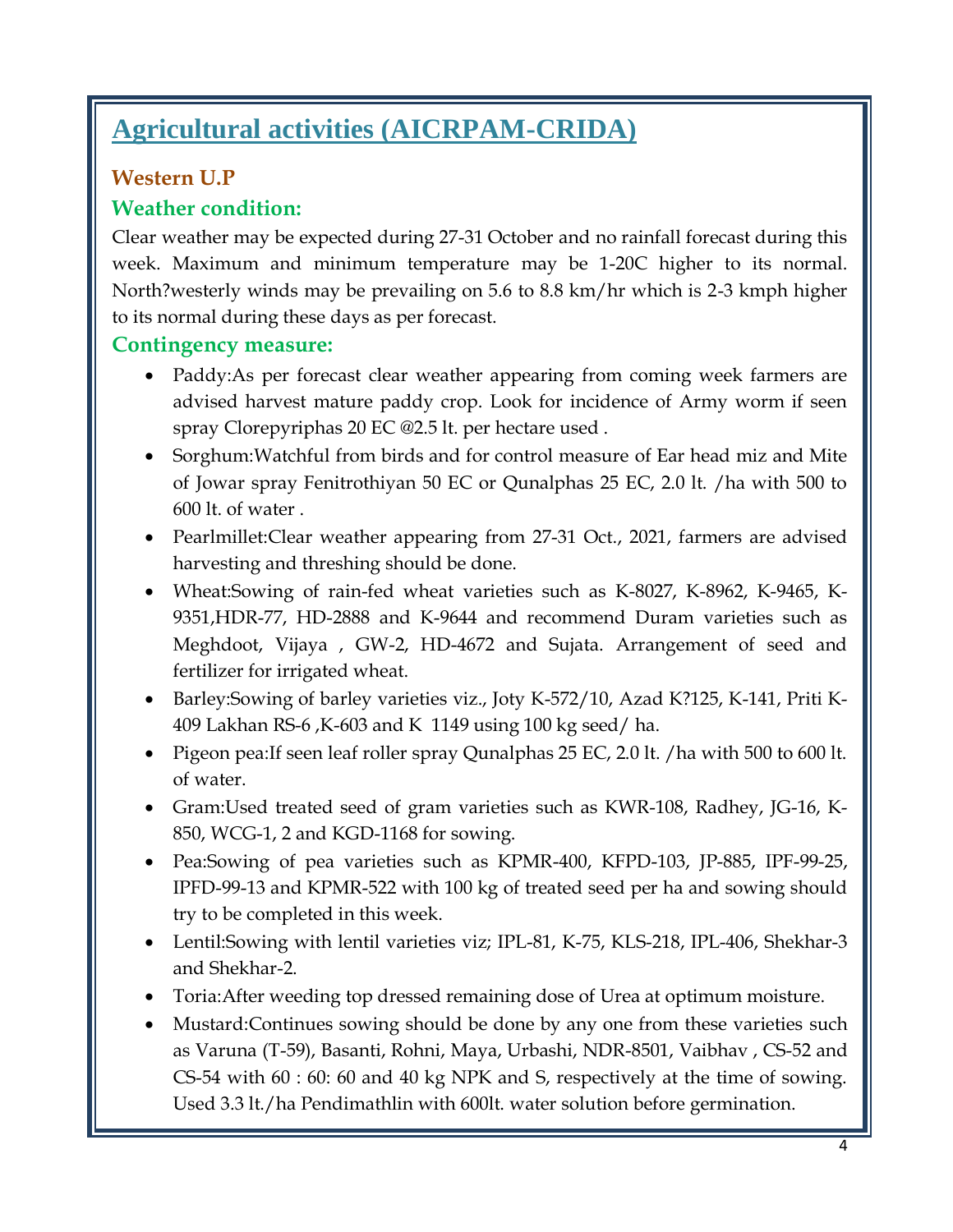- Brinjal / Chilies:Transplanting should be done with new seedlings. Pick up mature fruits from standing crop, watching insect & pest, if need apply recommended dose of insecticide.
- Leafy: Sowing, cutting and marketing . Potato:Sowing of medium duration varieties such as K. sheetman, K. Sinduri, Chipsona-1 and 2. Potato seed should be keep out from cold storage, before 7-10 days of sowing.
- Barseem:Sowing of varieties, viz.; T-5, T-26, T-9, T-780 and Maiskavi and moisture should be apply as per need.
- Animal:Balanced diet should be given for milch animal with 50% green fodder. Common diseases of animals are Anthrax (high fever and enlargement of spleen), the others are Gala Ghotu (respiratory trouble and Surra (Sudden death of animals after restlessness). The routine immunization of animals becomes necessary since disease decrease milk production capacity among milch animals if need concerned near Veterinary hospital.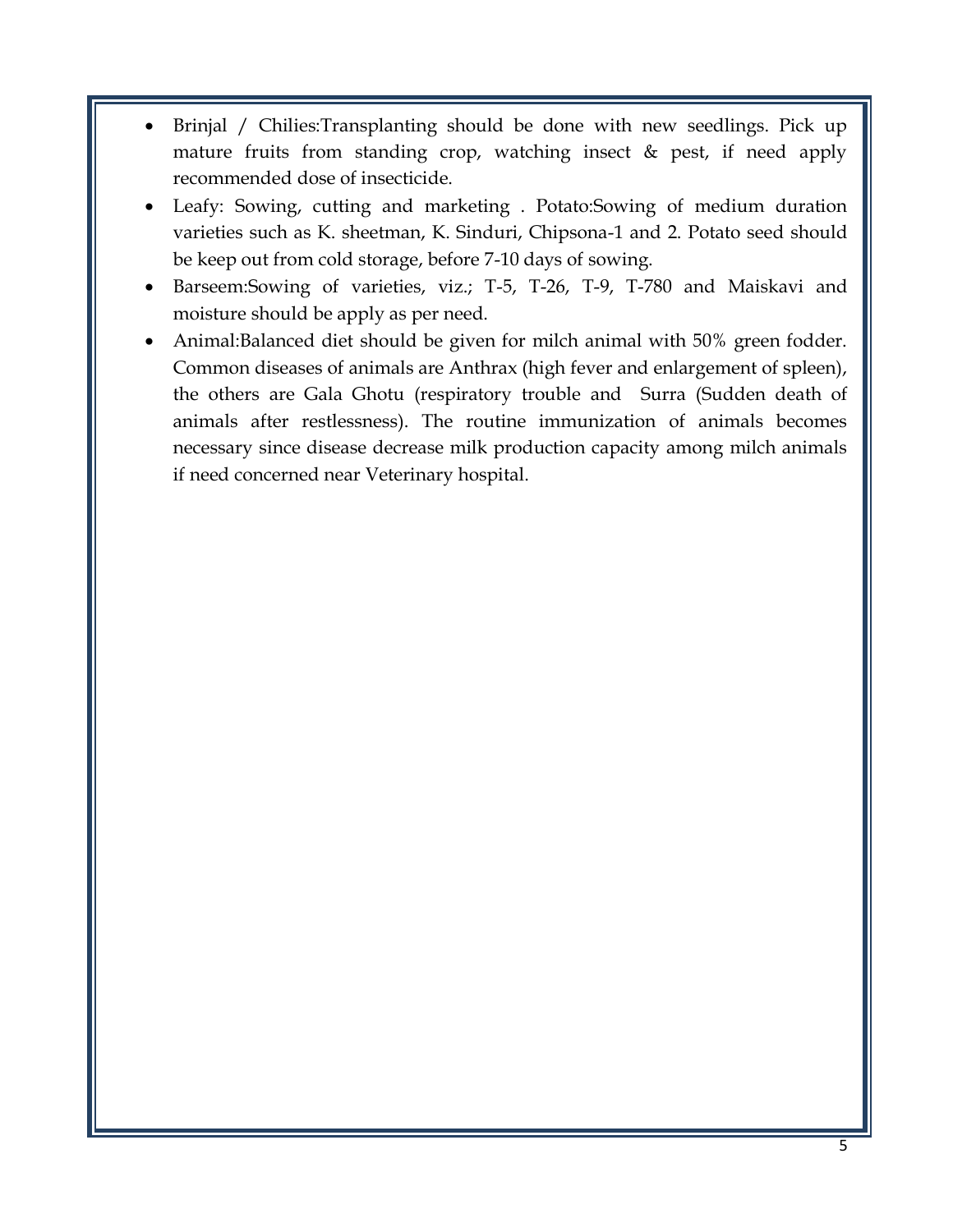

**Figure: 1. Latest available satellite picture as on 29 Oct 2021 at 1356 Hrs (IST). (Source: IMD).**